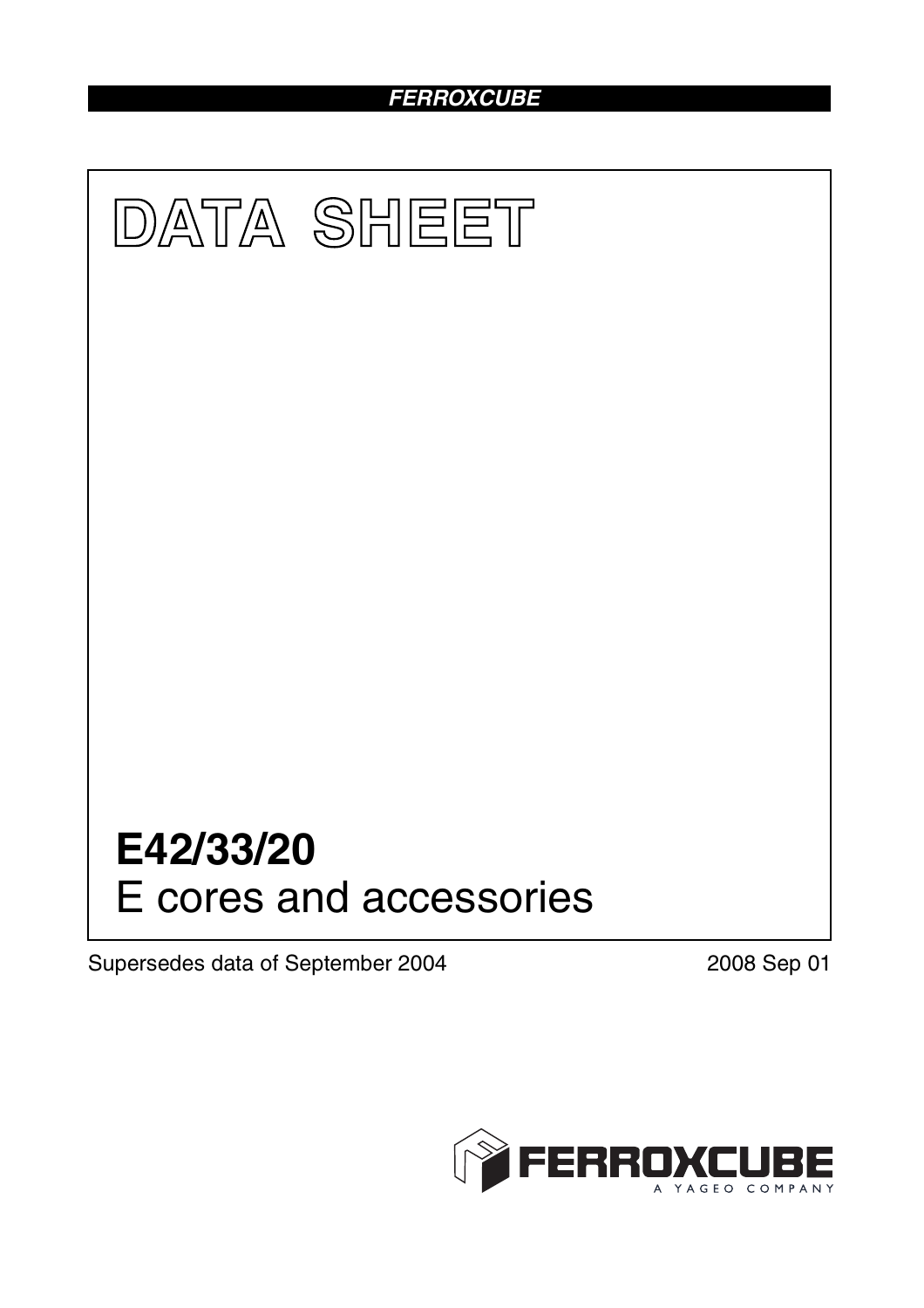# E cores and accessories E42/33/20

## **CORE SETS**

### **Effective core parameters**

| <b>SYMBOL</b>             | <b>PARAMETER</b>  | <b>VALUE</b> | <b>UNIT</b>     |
|---------------------------|-------------------|--------------|-----------------|
| $\Sigma(I/A)$             | core factor (C1)  | 0.614        | $mm-1$          |
| $V_{e}$                   | effective volume  | 34200        | mm <sup>3</sup> |
| $\mathsf{I}_{\mathsf{e}}$ | effective length  | 145          | mm              |
| $A_{e}$                   | effective area    | 236          | mm <sup>2</sup> |
| $\mathbf{a}_{\text{min}}$ | minimum area      | 234          | mm <sup>2</sup> |
| m                         | mass of core half | $\approx 82$ | g               |



## **Core halves**

 $A_L$  measured in combination with a non-gapped core half, clamping force for  $A_L$  measurements 40  $\pm$ 20 N, unless stated otherwise.

| <b>GRADE</b> | $A_{L}$<br>(nH)              | $\mu_{\mathbf{e}}$ | <b>TOTAL AIR GAP</b><br>$(\mu m)$ | <b>TYPE NUMBER</b>  |
|--------------|------------------------------|--------------------|-----------------------------------|---------------------|
| 3C90         | $100 \pm 5\%$ <sup>(1)</sup> | $\approx 49$       | $\approx 5480$                    | E42/33/20-3C90-E100 |
|              | $160 + 5\%/1)$               | $\approx 78$       | $\approx 2840$                    | E42/33/20-3C90-E160 |
|              | $250 \pm 5\%$ <sup>(1)</sup> | $\approx$ 122      | $\approx$ 1540                    | E42/33/20-3C90-E250 |
|              | $315 + 5%$                   | $\approx$ 154      | $\approx$ 1140                    | E42/33/20-3C90-A315 |
|              | 400 $\pm$ 8%                 | $\approx$ 196      | $\approx 840$                     | E42/33/20-3C90-A400 |
|              | 630 ±15%                     | $\approx$ 308      | $\approx 470$                     | E42/33/20-3C90-A630 |
|              | 4000 ±25%                    | $\approx$ 1960     | $\approx 0$                       | E42/33/20-3C90      |
| 3C92<br>des  | 2900 ± 25%                   | $\approx$ 1420     | $\approx 0$                       | E42/33/20-3C92      |
| 3C94         | 4000 ±25%                    | $\approx$ 1960     | $\approx 0$                       | E42/33/20-3C94      |
| 3C95<br>des  | 4990 ± 25%                   | $\approx 2440$     | $\approx 0$                       | E42/33/20-3C95      |
| 3F3          | $100 + 5\%/1$                | $\approx 49$       | $\approx$ 5480                    | E42/33/20-3F3-E100  |
|              | $160 \pm 5\%$ <sup>(1)</sup> | $\approx 78$       | $\approx$ 2840                    | E42/33/20-3F3-E160  |
|              | $250 \pm 5\%$ <sup>(1)</sup> | $\approx$ 122      | $\approx$ 1540                    | E42/33/20-3F3-E250  |
|              | $315 + 5%$                   | $\approx$ 154      | $\approx$ 1140                    | E42/33/20-3F3-A315  |
|              | $400 + 8\%$                  | $\approx$ 196      | $\approx 840$                     | E42/33/20-3F3-A400  |
|              | 630 ±15%                     | $\approx 308$      | $\approx 470$                     | E42/33/20-3F3-A630  |
|              | 3700 ± 25%                   | $\approx$ 1810     | $\approx 0$                       | E42/33/20-3F3       |

1. Measured in combination with an equal gapped core half.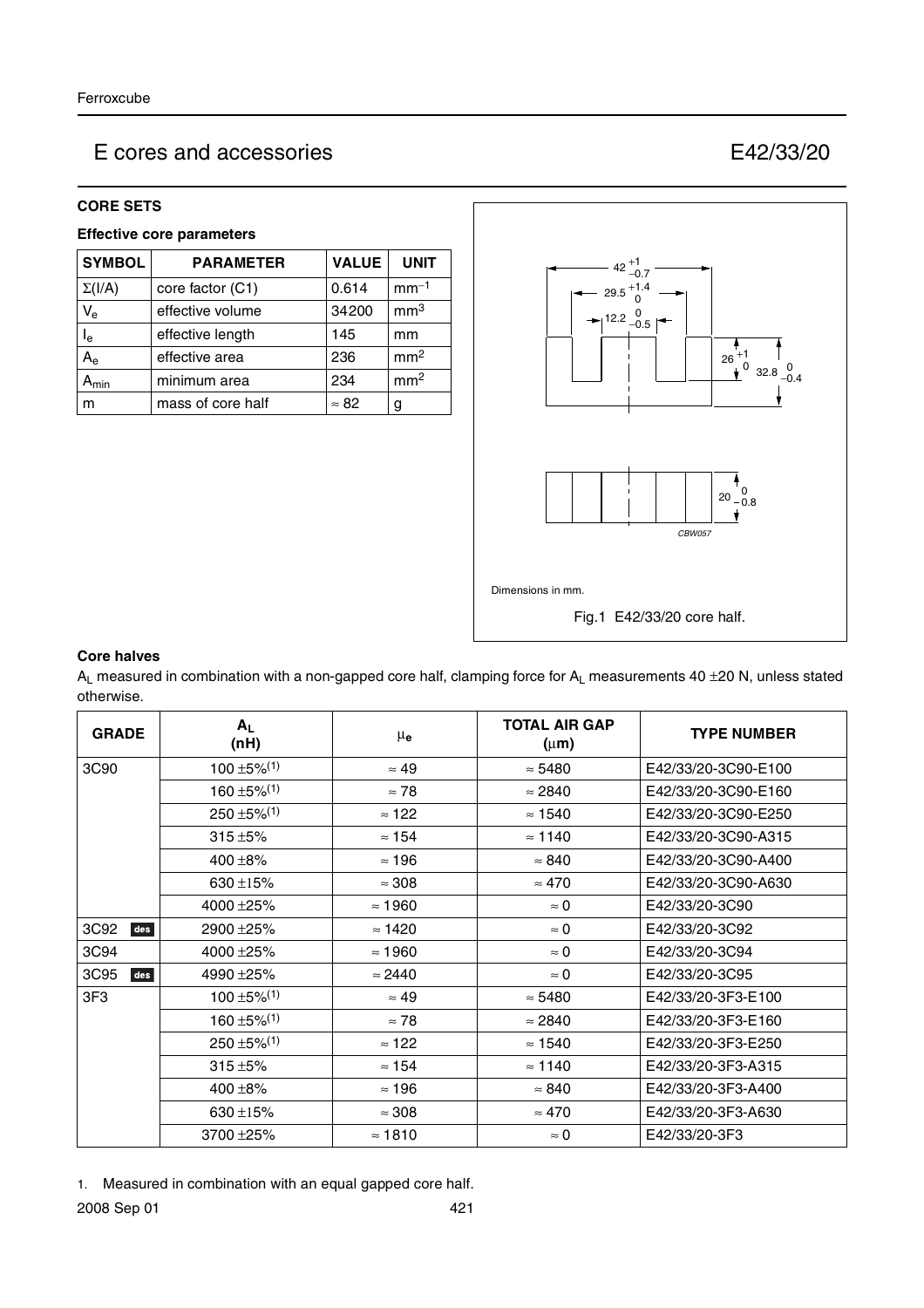# E cores and accessories E42/33/20

|              | $B(mT)$ at                                      | CORE LOSS (W) at                                                |                                                 |                                                |                                                 |                                                 |
|--------------|-------------------------------------------------|-----------------------------------------------------------------|-------------------------------------------------|------------------------------------------------|-------------------------------------------------|-------------------------------------------------|
| <b>GRADE</b> | $H = 250$ A/m;<br>$f = 25$ kHz;<br>$T = 100 °C$ | f = 25 kHz:<br>$B = 200 mT;$<br>T = 100 $^{\circ}$ C $^{\circ}$ | $f = 100$ kHz;<br>$B = 100$ mT;<br>$T = 100 °C$ | $f = 100$ kHz;<br>$B = 200$ mT;<br>$T = 25 °C$ | $f = 100$ kHz;<br>$B = 200$ mT;<br>$T = 100 °C$ | $f = 400$ kHz;<br>$B = 50 mT$ ;<br>$T = 100 °C$ |
| 3C90         | $\geq$ 330                                      | $\leq 3.6$                                                      | $\leq 4.2$                                      |                                                |                                                 |                                                 |
| 3C92         | $\geq$ 370                                      |                                                                 | $\leq$ 3.4                                      |                                                | $\leq 20$                                       |                                                 |
| 3C94         | $\geq$ 330                                      |                                                                 | $\leq$ 3.4                                      |                                                | $\leq 20$                                       |                                                 |
| 3C95         | $\geq$ 330                                      |                                                                 |                                                 | $≤ 21.5$                                       | $\leq$ 20.5                                     |                                                 |
| 3F3          | $\geq$ 320                                      |                                                                 | $\leq 4.0$                                      |                                                |                                                 | $\leq 7.3$                                      |

## **Properties of core sets under power conditions**